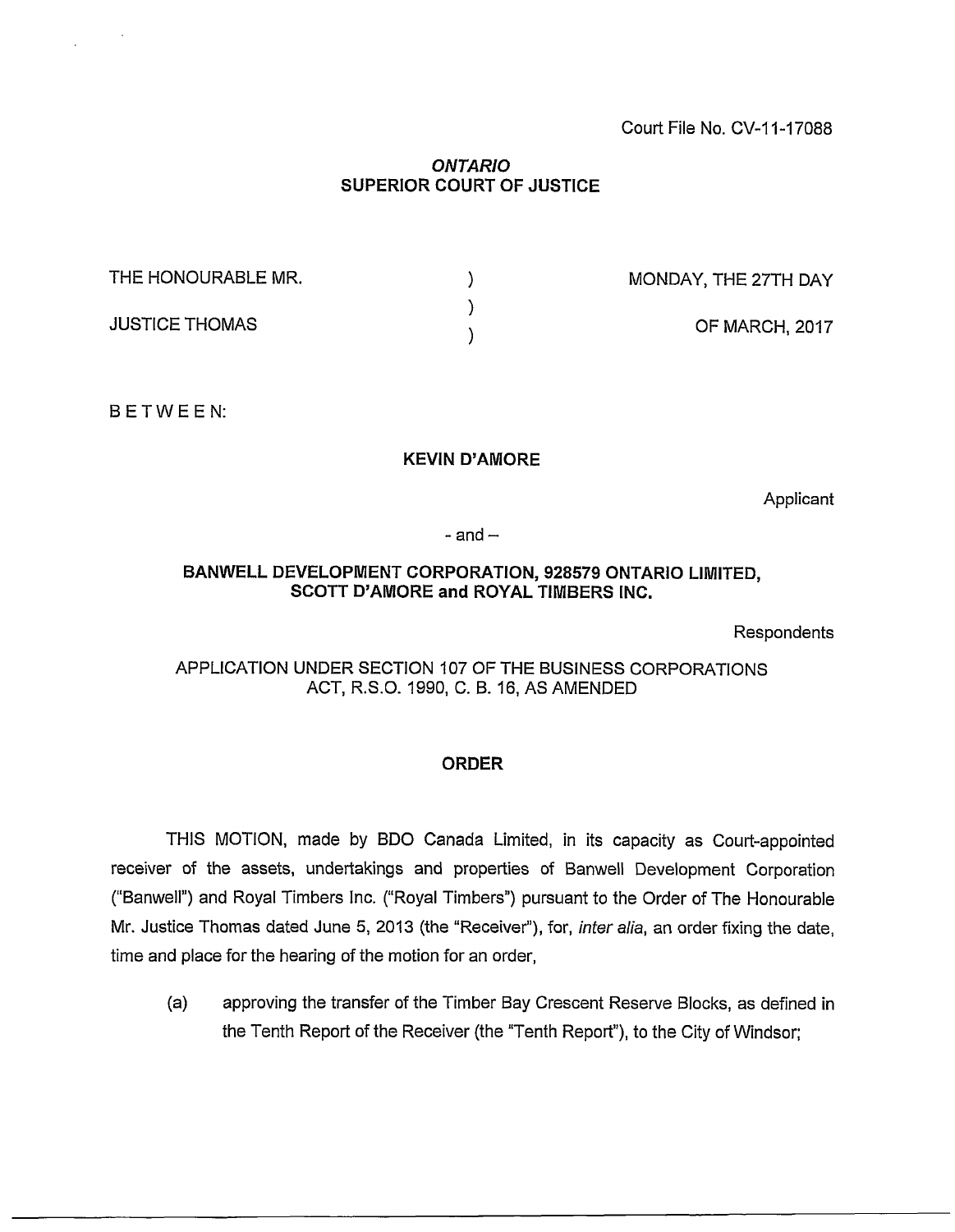- (b) approving Appendix "F" to the Tenth Report as the basis for future payments to be made by the Receiver under the Simba and D'Amore Mortgages, as defined in the Tenth Report;
- (c) declaring that the \$871,000 advanced to Banwell and Royal Timbers during 2009 by Patrick D'Amore is properly'repayable to the Estate of Patrick D'Amore;
- (d) approving the Tenth Report and the activities and actions of the Receiver described therein;
- (e) approving the Banwell Statement of Receipts and Disbursements, the Royal Timbers Statement of Receipts and Disbursements and the Real Ranchs' Trust Account Statement of Receipts and Disbursements, each as defined in the Tenth Report; and
- (f) approving the professional fees and disbursements of the Receiver and its legal counsel.

was heard this day at the Courthouse, 425 Grand Ave E., Chatham, Ontario.

ON READING the Tenth Report and on hearing the submissions of counsel for the Receiver, and such other persons on the Service List as may be present and on noting that no other persons appeared, although properly served as appears from the affidavit of Julie Los sworn March 14, 2017, filed:

1. THIS COURT ORDERS that leave is hereby granted for this motion to be heard in Chatham.

- 2. THIS COURT ORDERS that the motion for an order,
	- (a) approving the transfer of the Timber Bay Crescent Reserve Blocks, as defined in the Tenth Report, to the City of Windsor;
	- (b) approving Appendix "F" to the Tenth Report as the basis for future payments to be made by the Receiver under the Simba and D'Amore Mortgages, as defined in the Tenth Report;
	- (c) declaring that the \$871,000 advanced to Banwell and Royal Timbers during 2009 by Patrick D'Amore is properly repayable to the Estate of Patrick D'Amore;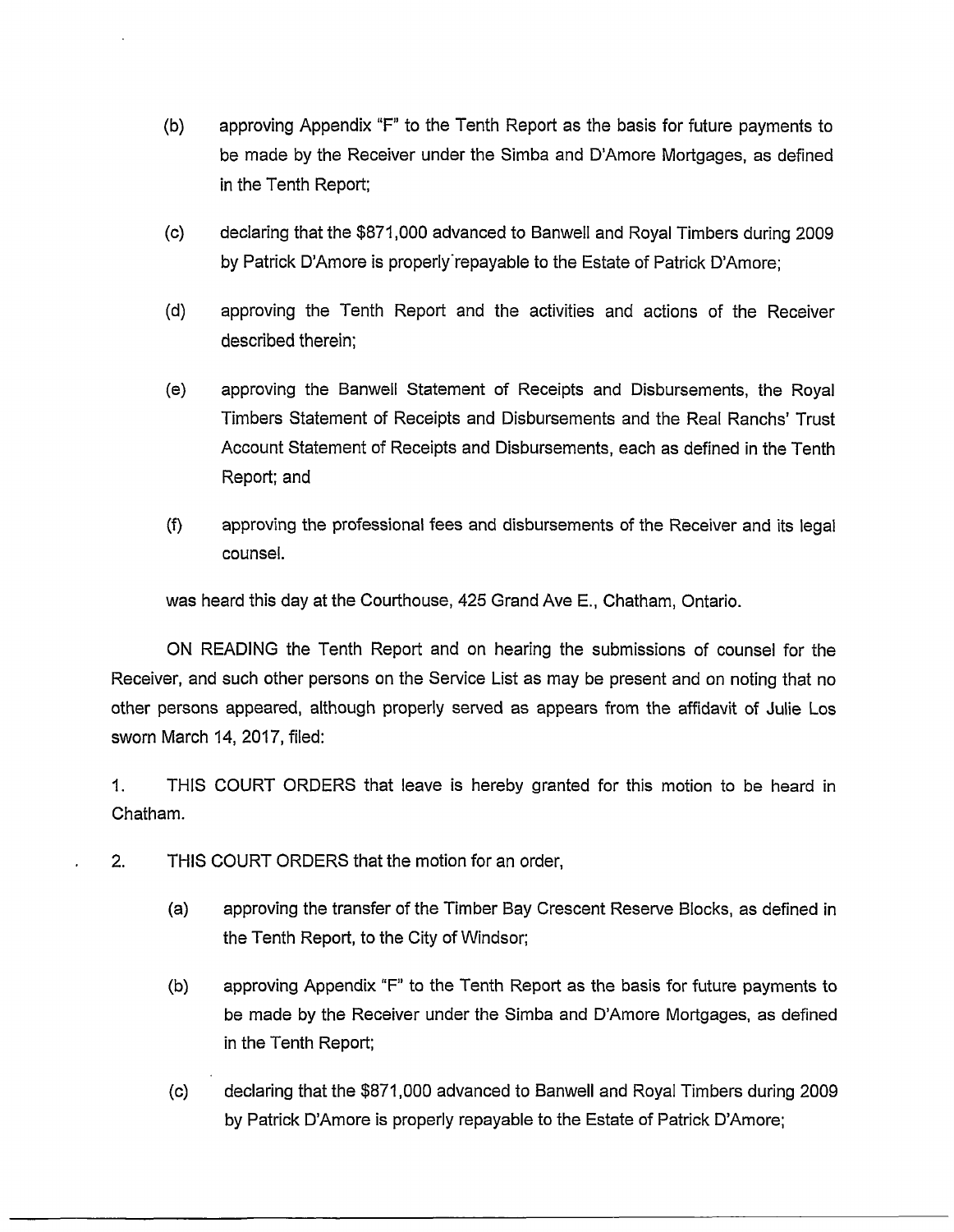- (d) approving the Tenth Report and the activities and actions of the Receiver described therein;
- (e) approving the Banwell Statement of Receipts and Disbursements, the Royal Timbers Statement of Receipts and Disbursements and the Real Ranchs' Trust Account Statement of Receipts and Disbursements, each as defined in the Tenth Report; and
- (f) approving the professional fees and disbursements of the Receiver and its legal counsel.

is fixed for hearing on May 29, 2017 at Windsor for one-half day. *Commentary of 10,000* 

Vaan 1 Justice, Ontario Superior Court of Justice

**ENTERED AT WINDOG** in Book No re Dooument No. MAR **on** 

b)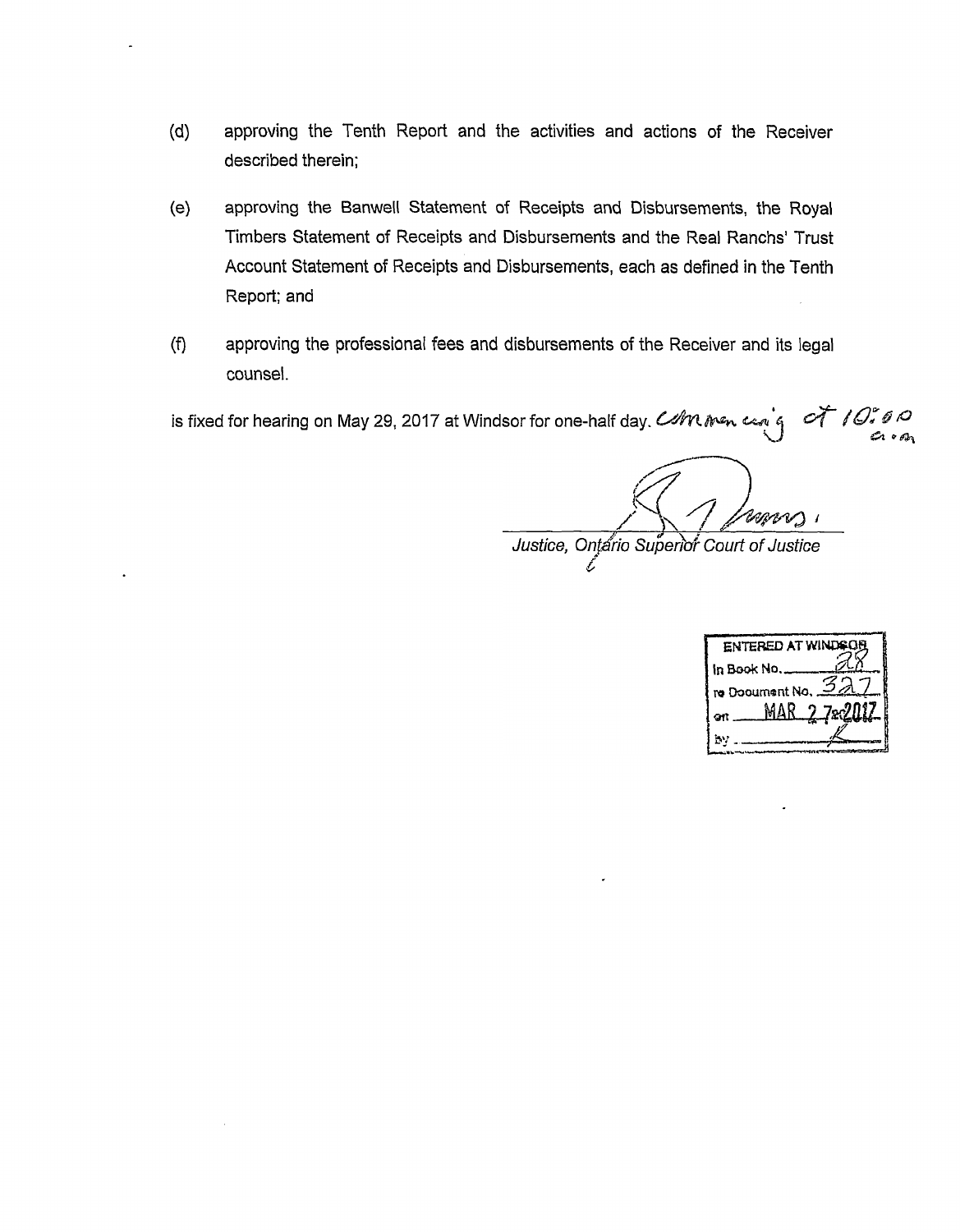| <b>KEVIN D'AMORE</b><br>Applicant | and | BANWELL DEVELOPMENT CORPORATION, 928579<br>ONTARIO LIMITED, SCOTT D'AMORE and ROYAL<br>TIMBERS INC.<br>Respondents | Court File No: CV-11-17088                                                                                  |
|-----------------------------------|-----|--------------------------------------------------------------------------------------------------------------------|-------------------------------------------------------------------------------------------------------------|
|                                   |     |                                                                                                                    | <b>ONTARIO</b><br>SUPERIOR COURT OF JUSTICE<br>Proceeding commenced at WINDSOR                              |
|                                   |     |                                                                                                                    | <b>ORDER</b>                                                                                                |
|                                   |     |                                                                                                                    | <b>MILLER THOMSON LLP</b><br>One London Place<br>255 Queens Avenue, Suite 2010<br>London, ON Canada N6A 5R8 |
|                                   |     |                                                                                                                    | Tony Van Klink LSUC#: 29008M<br>Tel: 519.931.3509<br>Fax: 519.858.8511<br>Lawyers for BDO Canada Limited,   |
|                                   |     |                                                                                                                    | Receiver of Banwell Development<br>Corporation and Royal Timbers Inc.                                       |
|                                   |     |                                                                                                                    |                                                                                                             |

 $\frac{1}{4}$  $\alpha$ 

 $\frac{1}{2}$ 

 $\begin{array}{c} \mathbf{1} & \mathbf{1} \\ \mathbf{1} & \mathbf{1} \\ \mathbf{1} & \mathbf{1} \\ \mathbf{1} & \mathbf{1} \\ \mathbf{1} & \mathbf{1} \end{array}$ 

 $\frac{1}{4}$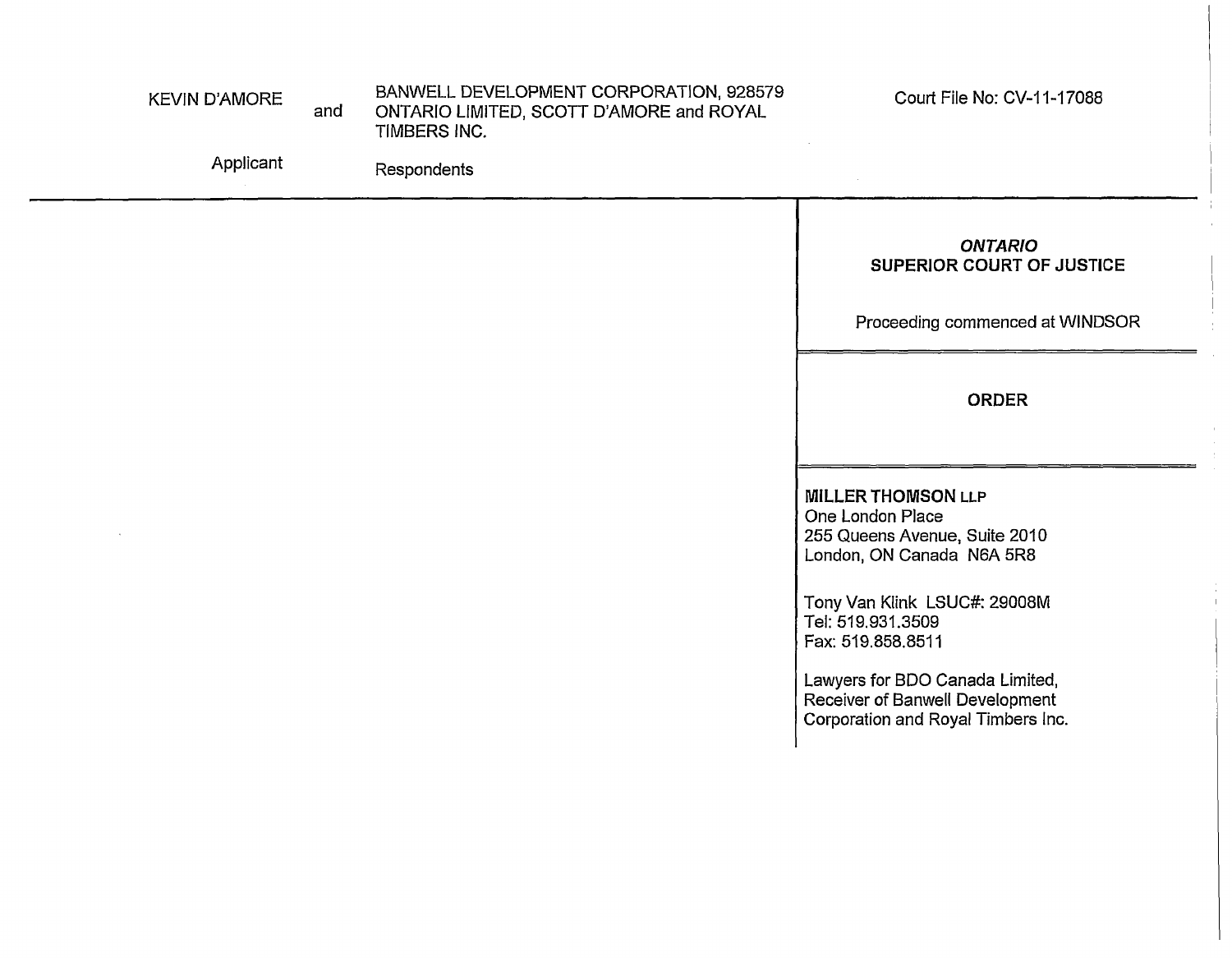## Court File No. CV-11-17088

## *ONTARIO* **SUPERIOR COURT OF JUSTICE**

| THE HONOURABLE MR.    | MONDAY, THE 27TH DAY |
|-----------------------|----------------------|
| <b>JUSTICE THOMAS</b> | OF MARCH, 2017       |

BETWEEN:

## **KEVIN D'AMORE**

Applicant

 $-$  and  $-$ 

#### **BANWELL DEVELOPMENT CORPORATION, 928579 ONTARIO LIMITED, SCOTT D'AMORE and ROYAL TIMBERS INC.**

**Respondents** 

# APPLICATION UNDER SECTION 107 OF THE BUSINESS CORPORATIONS ACT, R.S.O. 1990, C. B. 16, AS AMENDED

# **APPROVAL AND VESTING ORDER**

THIS MOTION, made by BDO Canada Limited, in its capacity as Court-appointed receiver of the assets, undertakings and properties of Banwell Development Corporation ("Banwell") and Royal Timbers Inc. pursuant to the Order of The Honourable Mr. Justice Thomas dated June 5, 2013 (the "Receiver"), for, *inter alia,* an order approving the sale transaction (the "Transaction") contemplated by an Agreement of Purchase and Sale dated effective February 3, 2017 (the "APS"), between the Receiver, as vendor, and, Goodwill Industries - Essex Kent Lambton Inc., as assignee, as purchaser (the "Purchaser"), in respect of the real property described on Schedule "A" (the "Lands") and appended as Appendix "A" to the Confidential Supplement to the Tenth Report of the Receiver dated March 14, 2017 (the "Tenth Report"), and vesting in the Purchaser all of Banwell's right, title and interest in and to the Lands, was heard this day at the Courthouse, 425 Grand Ave E., Chatham, Ontario.

**23429197.2**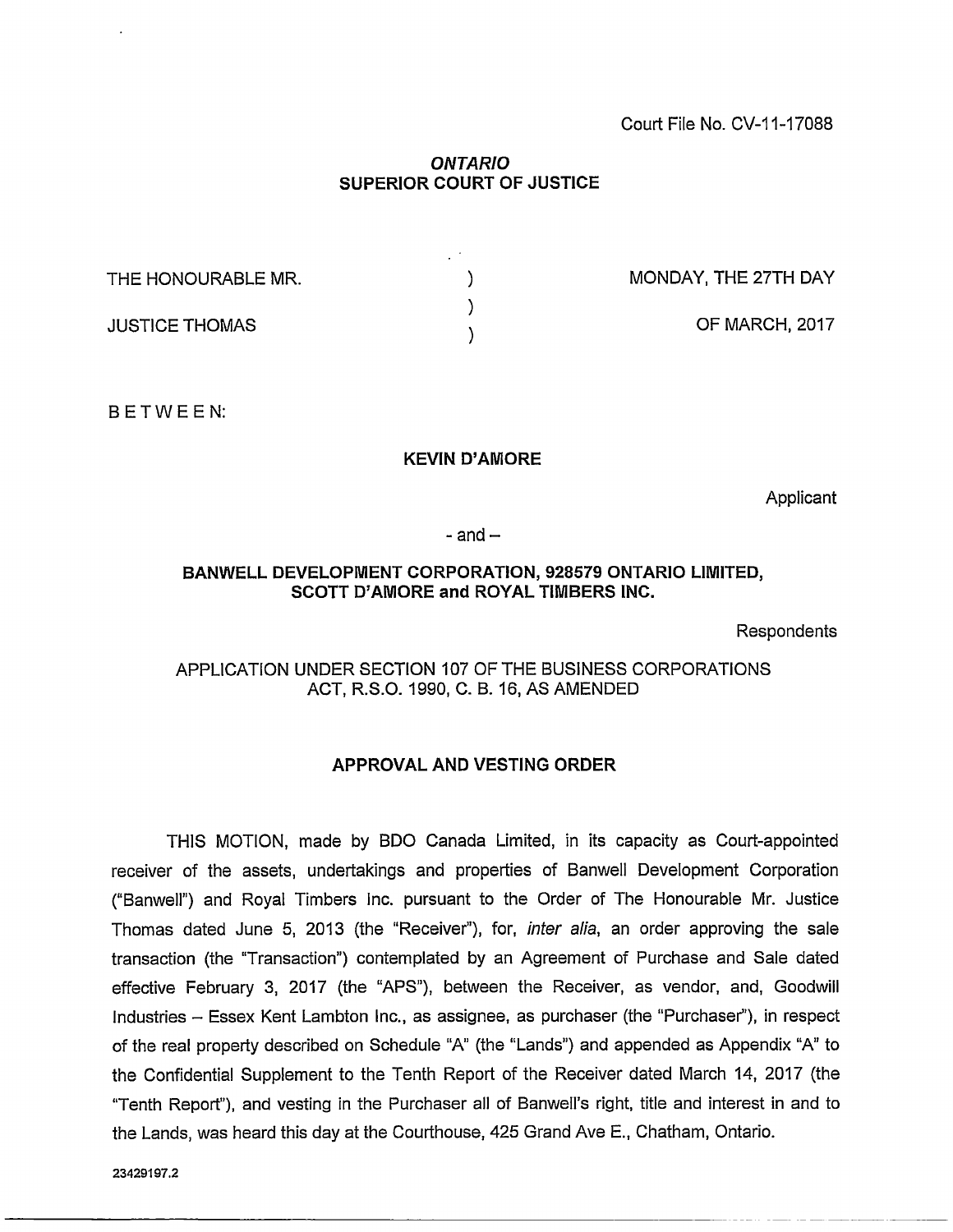ON READING the Tenth Report and the Confidential Supplement and on hearing the submissions of counsel for the Receiver, and such other persons on the Service List as may be present and on noting that no other persons appeared, although properly served as appears from the affidavit of Julie Los sworn March 14, 2017, filed:

1. THIS COURT ORDERS that leave is hereby granted for this motion to be heard in Chatham.

2. THIS COURT ORDERS AND DECLARES that the Transaction is hereby approved, and the execution of the APS by the Receiver is hereby authorized and approved, with such minor amendments as the Receiver may deem necessary. The Receiver is hereby authorized and directed to take such additional steps and execute such additional documents as may be necessary or desirable for the completion of the Transaction and for the conveyance of the Lands to the Purchaser.

3. THIS COURT ORDERS AND DECLARES that upon the delivery of a Receiver's certificate to the Purchaser substantially in the form attached as Schedule "B" hereto (the "Receiver's Certificate"), all of Banwell's right, title and interest in and to the Lands shall vest absolutely in the Purchaser, free and clear of and from any and all security interests (whether contractual, statutory, or otherwise), hypothecs, mortgages, trusts or deemed trusts (whether contractual, statutory, or otherwise), liens, executions, levies, charges, or other financial or monetary claims, whether or not they have attached or been perfected, registered or filed and whether secured, unsecured or otherwise (collectively, the "Claims") including, without limiting the generality of the foregoing: (i) any encumbrances or charges created by the Order of the Honourable Mr. Justice Thomas dated June 5, 2013; and (ii) those Claims listed on Schedule "C" hereto (all of which are collectively referred to as the "Encumbrances", which term shall not include the permitted encumbrances, easements and restrictive covenants listed on Schedule "D" (the "Permitted Encumbrances") and, for greater certainty, this Court orders that all of the Encumbrances affecting or relating to the Lands are hereby expunged and discharged as against the Lands.

4. THIS COURT ORDERS that upon registration in the Land Registry Office for the Land Titles Division of Essex (No. 12) of an Application for Vesting Order in the form prescribed by the *Land Titles Act* and/or the *Land Registration Reform Act,* the Land Registrar is hereby directed to enter the Purchaser as the owner of the Lands described in Schedule "A" hereto in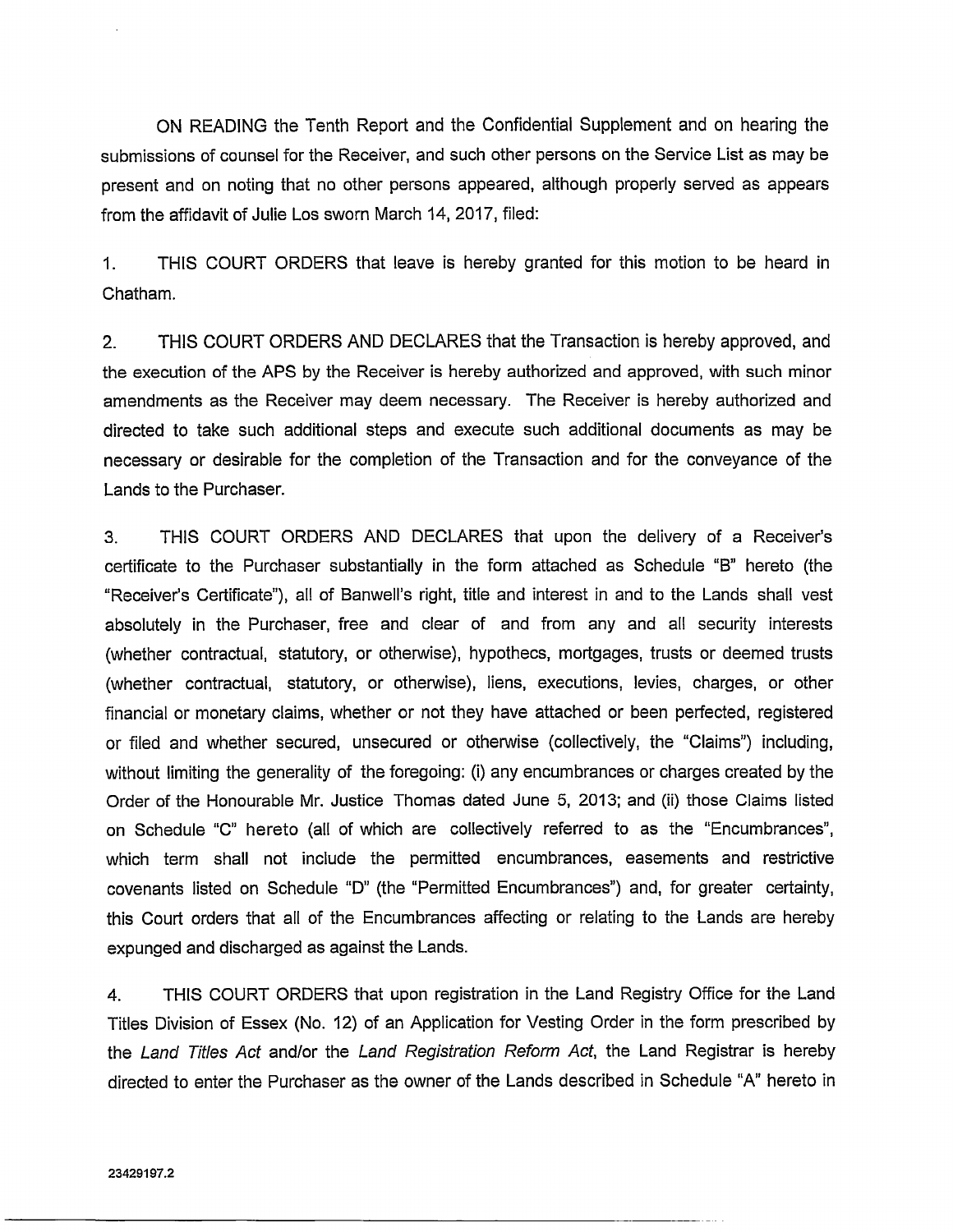fee simple, and is hereby directed to delete and expunge from title to the Lands described in Schedule "A" hereto all of the Claims listed in Schedule "C" hereto.

5. THIS COURT ORDERS that for the purposes of determining the nature and priority of Claims, the net proceeds from the sale of the Lands shall stand in the place and stead of the Lands, and that from and after the delivery of the Receiver's Certificate all Claims and Encumbrances shall attach to the net proceeds from the sale of the Lands with the same priority as they had with respect to the Lands immediately prior to the sale, as if the Lands had not been sold and remained in the possession or control of the person having that possession or control immediately prior to the sale.

6. THIS COURT ORDERS AND DIRECTS the Receiver to file with the Court a copy of the Receiver's Certificate, forthwith after delivery thereof.

7. THIS COURT ORDERS that, notwithstanding:

- (a) the pendency of these proceedings;
- (b) any applications for a bankruptcy order now or hereafter issued pursuant to the *Bankruptcy and Insolvency Act* (Canada) in respect of Banwell and any bankruptcy order issued pursuant to any such applications; and
- (c) any assignment in bankruptcy made in respect of Banwell;

the vesting of the Lands in the Purchaser pursuant to this Order shall be binding on any trustee in bankruptcy that may be appointed in respect of Banwell and shall not be void or voidable by creditors of Banwell, nor shall it constitute nor be deemed to be a settlement, fraudulent preference, assignment, fraudulent conveyance, transfer at undervalue, or other reviewable transaction under the *Bankruptcy and Insolvency Act* (Canada) or any other applicable federal or provincial legislation, nor shall it constitute oppressive or unfairly prejudicial conduct pursuant to any applicable federal or provincial legislation.

8. THIS COURT ORDERS that the Confidential Supplement shall be sealed until the earlier of the completion of the Transaction and further order of this Court.

9. THIS COURT HEREBY REQUESTS the aid and recognition of any court, tribunal, regulatory or administrative body having jurisdiction in Canada or in the United States to give

**23429197.2**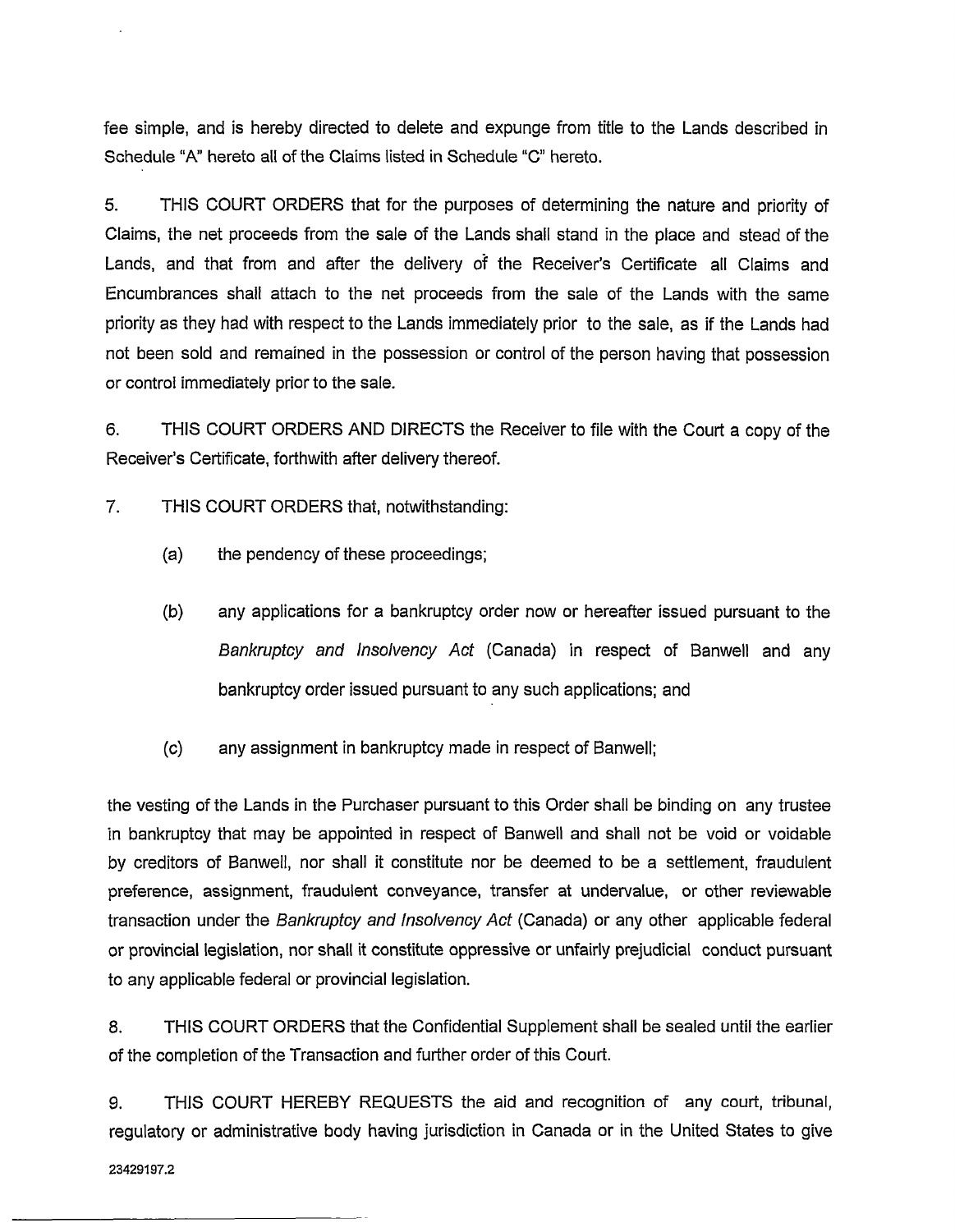effect to this Order and to assist the Receiver and its agents in carrying out the terms of this Order. All courts, tribunals, regulatory and administrative bodies are hereby respectfully requested to make such orders and to provide such assistance to the Receiver, as an officer of this Court, as may be necessary or desirable to give effect to this Order or to assist the Receiver and its agents in carrying out the terms of this Order.

Justice Ontario Superior Court of Justice

**ENTERED AT WINDSON** in Book No., re Document No. MAR **by** 

 $\bar{z}$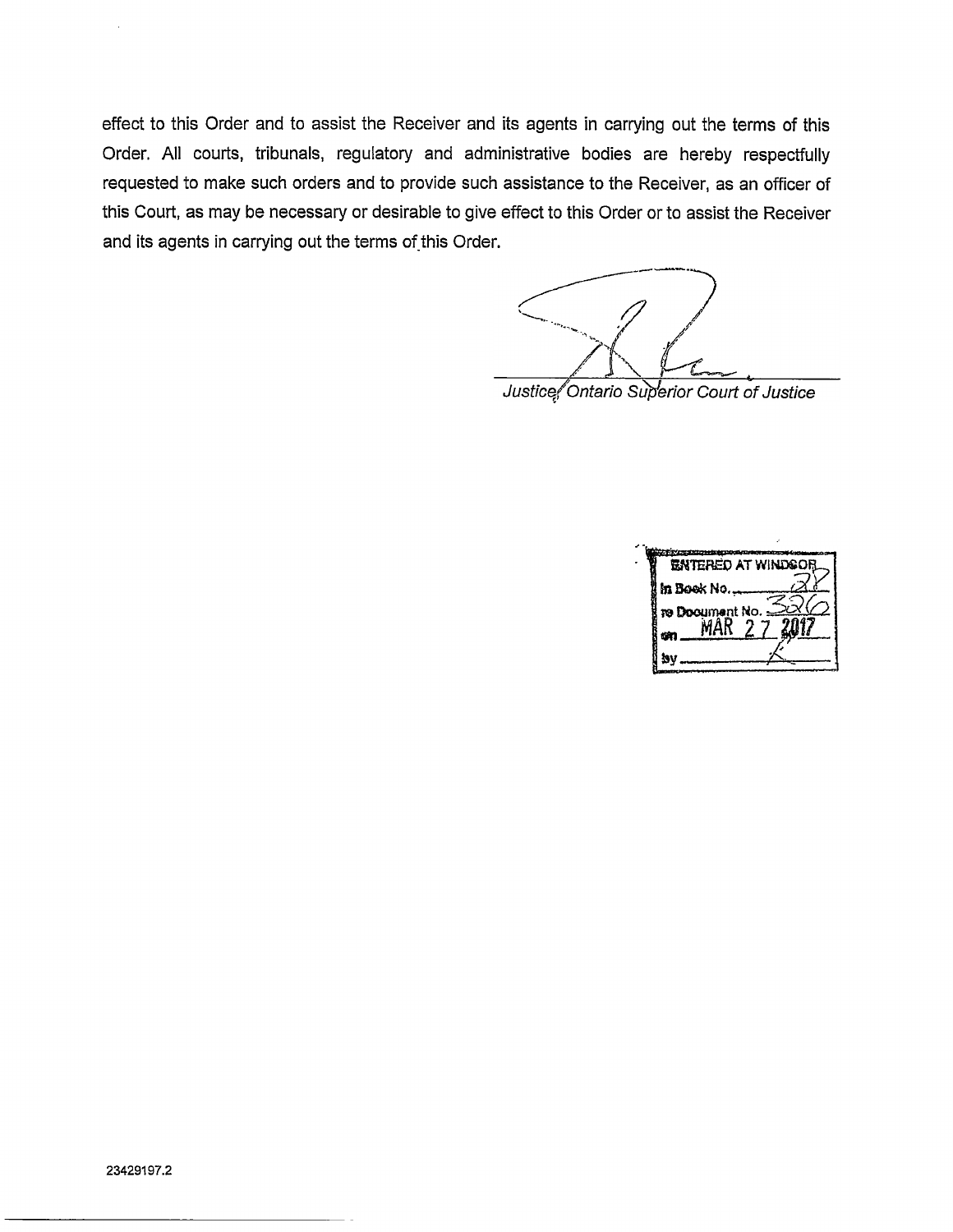The lands and premises legally described as:

PART LOTS 142, 143, CON 1 (MCNIFF'S) DESIGNATED AS PTS 22, 23, 25, 27 ON PL 12R21671 AND PART <sup>1</sup> PL 12R22066, EXCEPT PL 12M546; WINDSOR (PIN 01566-0821)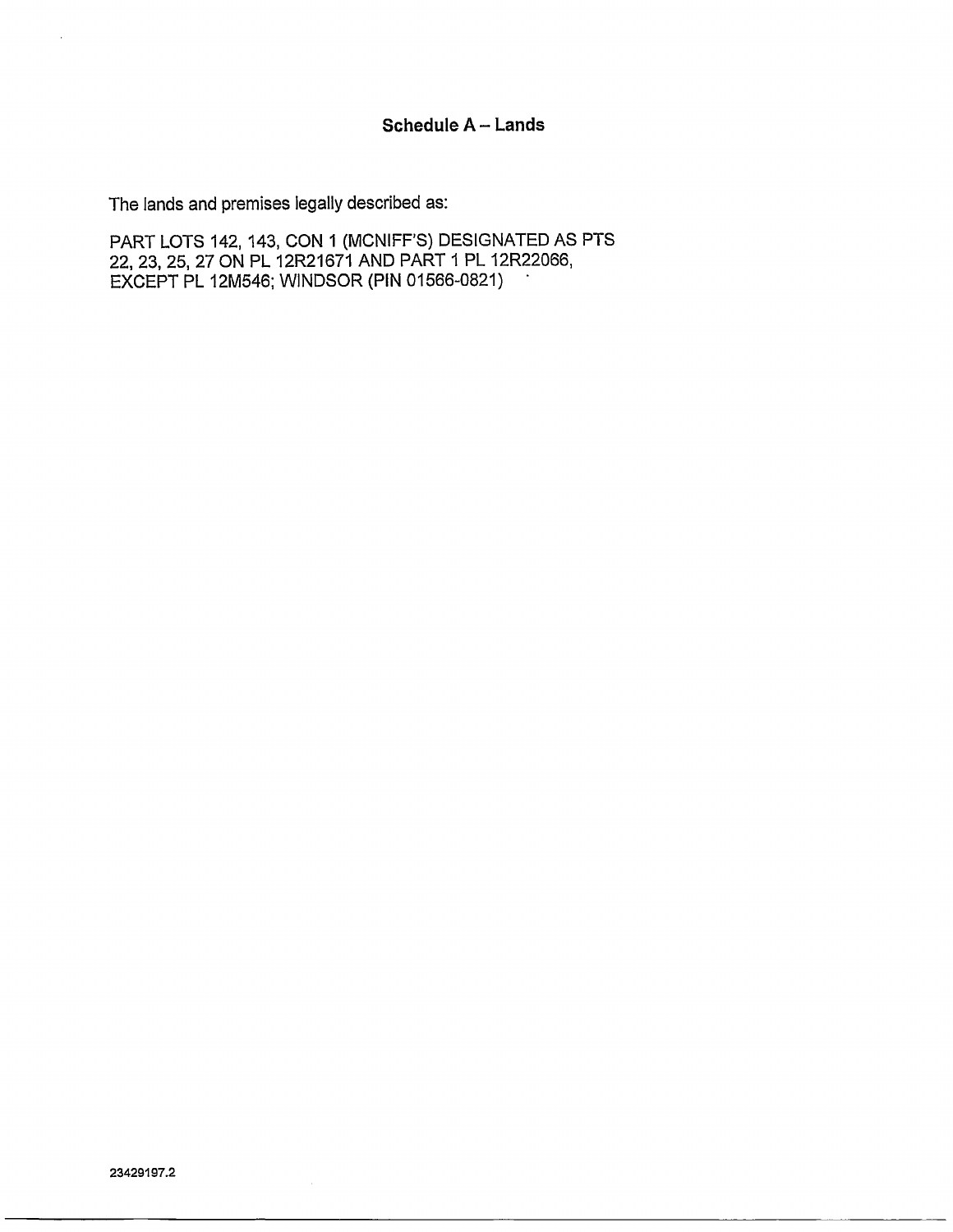**Schedule B**

Court File No. CV-11-17088

# *ONTARIO* **SUPERIOR COURT OF JUSTICE**

BETWEEN:

# **KEVIN D'AMORE**

**Applicant** 

#### $-$  and  $-$

## **BANWELL DEVELOPMENT CORPORATION, 928579 ONTARIO LIMITED, SCOTT D'AMORE and ROYAL TIMBERS INC.**

Respondents

## APPLICATION UNDER SECTION 207 OF THE *BUSINESS CORPORATIONS ACT*, R.S.O. 1990, C. B. 16, AS AMENDED

# **RECEIVER'S CERTIFICATE**

## **RECITALS**

A. Pursuant to an Order of the Honourable Mr. Justice Thomas of the Ontario Superior Court of Justice (the "Court") dated June 5, 2013, BDO Canada Limited ("BDO") was appointed as the receiver (the "Receiver") of the assets, undertakings and properties of Banwell Development Corporation ("Banwell") and Royal Timbers Inc.

B. Pursuant to an Order of the Court dated March 27, 2017, the Court approved an Agreement of Purchase and Sale dated effective February 3, 2017 (the "APS") between the Receiver, as vendor, and Goodwill Industries - Essex Kent Lambton Inc., as assignee, as purchaser (the "Purchaser") in respect of the real property legally described on Schedule B1 hereto (the "Lands") and appended as Appendix "A" to the Confidential Supplement of the Receiver dated March 14, 2017, and vesting in the Purchaser all of Banwell's right, title and interest in and to the Lands, which vesting is to be effective with respect to the Lands upon the delivery by the Receiver to the Purchaser of a certificate confirming (i) the payment by the Purchaser of the Purchase Price for the Lands; (ii) that the conditions to closing as set out in the

**23429197.2**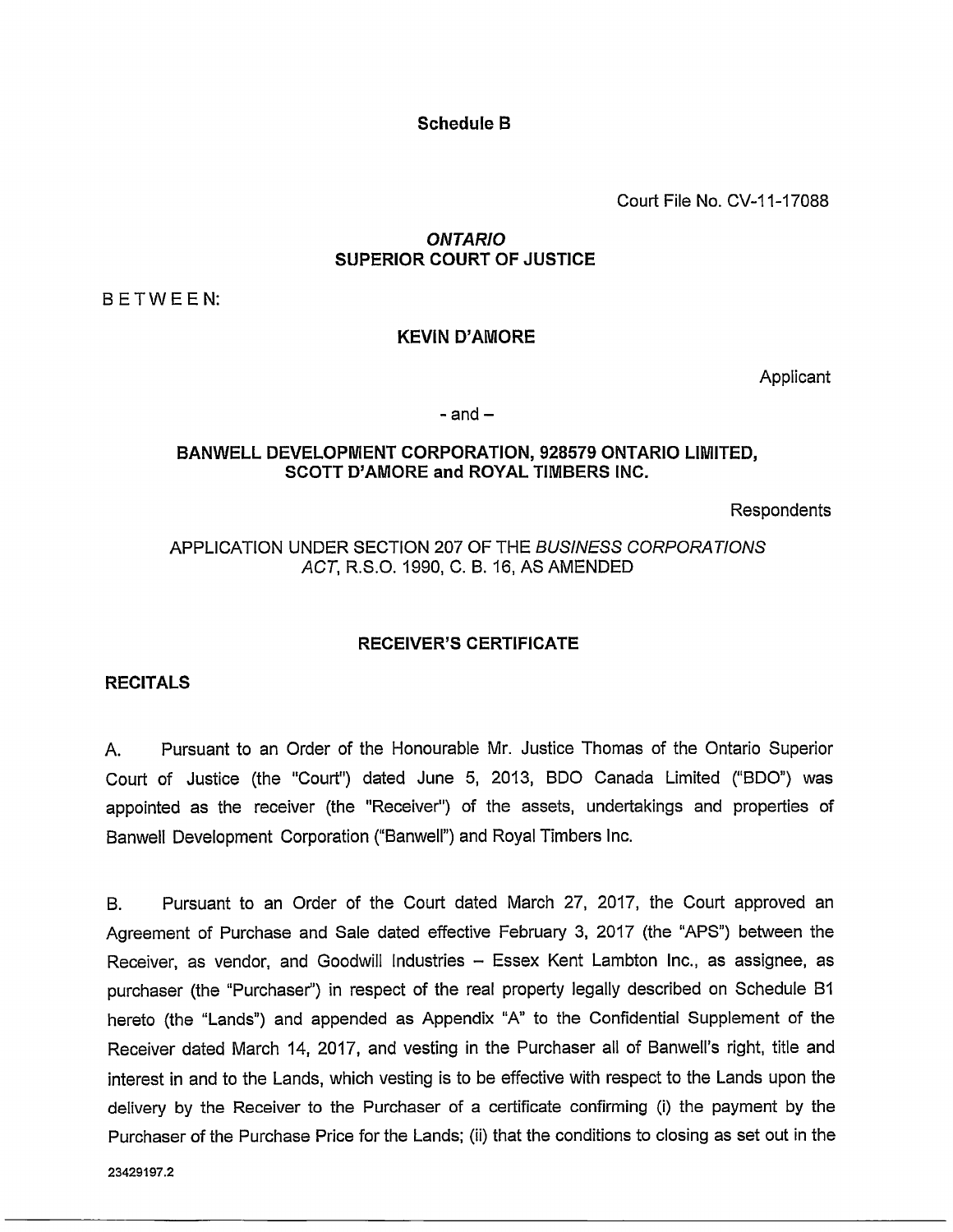APS have been satisfied or waived by the Receiver and the Purchaser; and (iii) the Transaction has been completed to the satisfaction of the Receiver.

C. Unless otherwise indicated herein, terms with initial capitals have the meanings set out in the APS.

THE RECEIVER CERTIFIES the following:

1. The Purchaser has paid and the Receiver has received the Purchase Price for the Lands payable on closing pursuant to the APS;

2. The conditions to closing as set out in the APS have been satisfied or waived by the Receiver and the Purchaser; and

3. The Transaction has been completed to the satisfaction of the Receiver.

4. This Certificate was delivered by the Receiver at\_\_\_\_\_\_\_\_\_\_\_\_\_\_\_\_\_\_\_\_\_[TIME] on  $[DATE].$ 

> BDO CANADA LIMITED solely in its capacity as Court-appointed receiver of Banwell Development Corporation and Royal Timbers Inc. and not in its personal capacity

Per:

Name: Title: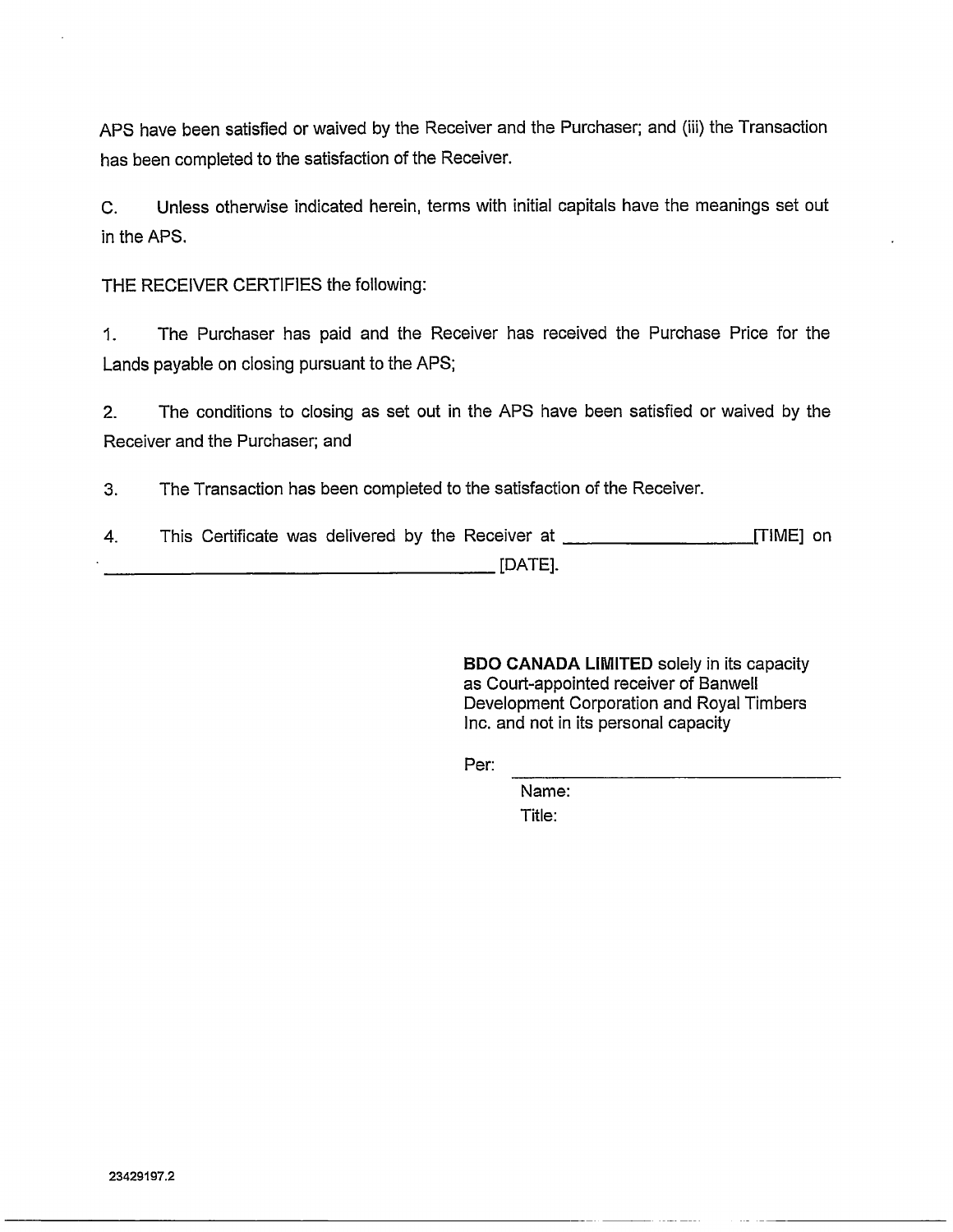The lands and premises legally described as:

PART LOTS 142, 143, CON 1 (MCNIFF'S) DESIGNATED AS PTS 22, 23, 25, 27 ON PL 12R21671 AND PART <sup>1</sup> PL 12R22066, EXCEPT PL 12M546; WINDSOR (PIN 01566-0821)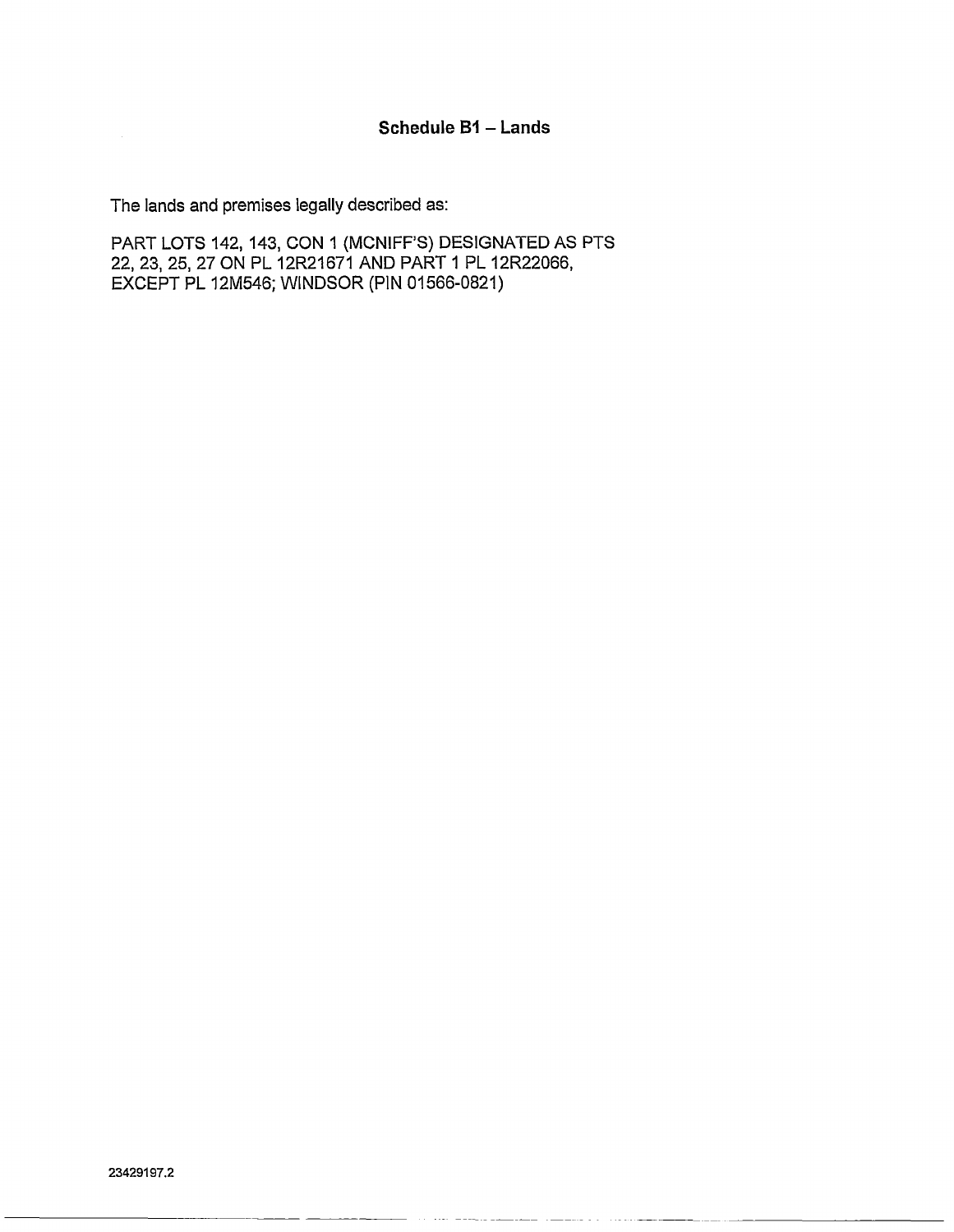| <b>KEVIN D'AMORE</b> | and | BANWELL DEVELOPMENT CORPORATION,<br>928579 ONTARIO LIMITED, SCOTT D'AMORE<br>and ROYAL TIMBERS INC. | Court File No: CV-11-17088                                                     |
|----------------------|-----|-----------------------------------------------------------------------------------------------------|--------------------------------------------------------------------------------|
| Applicant            |     | Respondents                                                                                         |                                                                                |
|                      |     |                                                                                                     | <b>ONTARIO</b><br>SUPERIOR COURT OF JUSTICE<br>Proceeding commenced at Windsor |
|                      |     |                                                                                                     | RECEIVER'S CERTIFICATE                                                         |

MILLER THOMSON **LLP** One London Place 255 Queens Avenue, Suite 2010 London, ON Canada N6A 5R8

Tony Van Klink LSUC#: 29008M Tel: 519.931.3509 Fax: 519.858.8511

Lawyers for BDO Canada Limited, Receiver of Banwell Development Corporation and Royal Timbers Inc,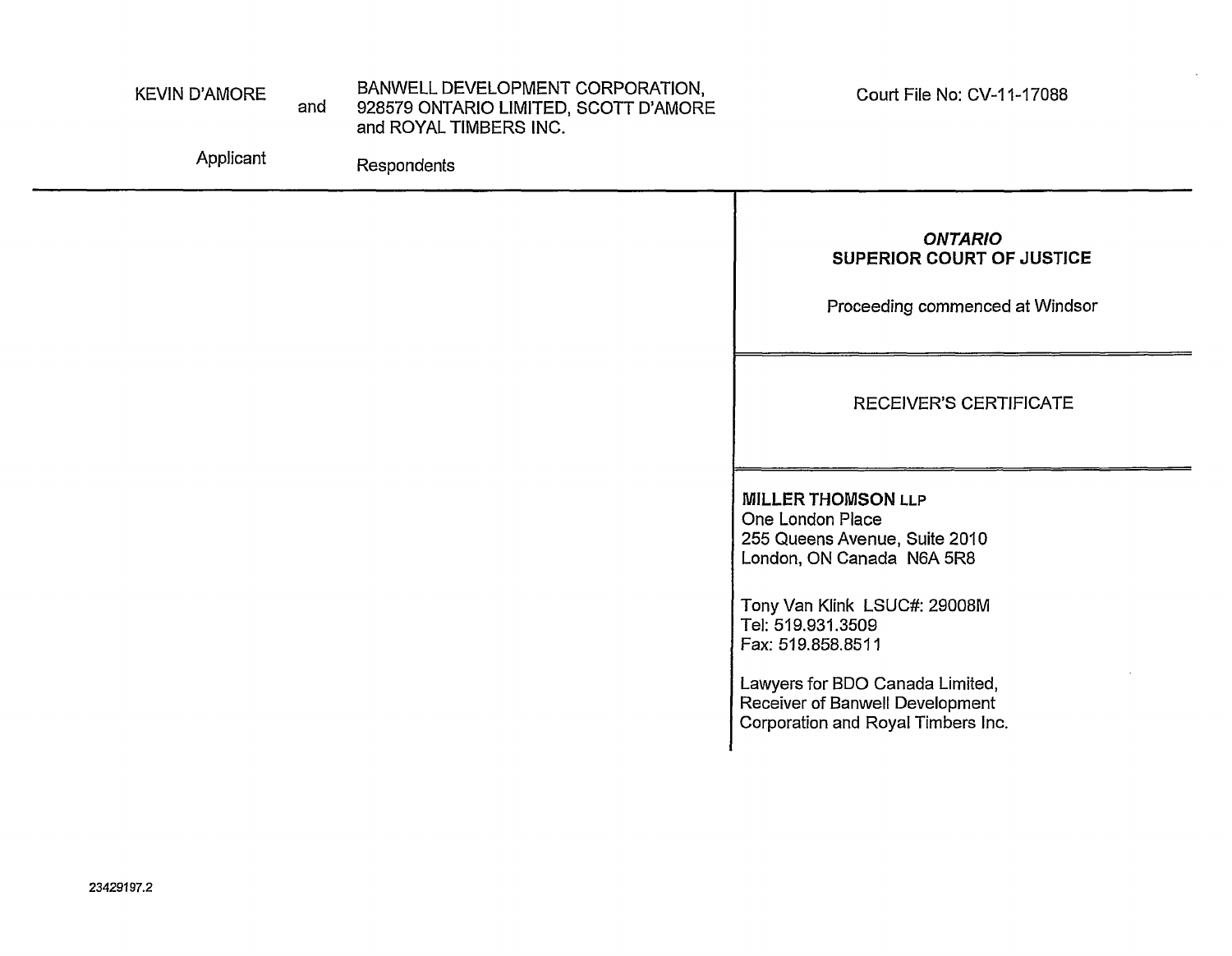# **Schedule <sup>C</sup> - Claims to be deleted and expunged from title to the Lands**

- 1. Instrument No. CE163177 Charge in the principal amount of \$8,000,000 given by Banwell Development Corporation to Bank of Montreal registered on August 10, 2005.
- 2. Instrument No. CE269275 Charge in the principal amount of \$429,566 given by Banwell Development Corporation to Simba Group Developments Limited and Patrick D'Amore registered on April 24, 2007.
- 3. Instrument No. CE569187 Application to register court order registered on June 18, 2013.
- 4. Instrument No. CE714328 Transmission Charge from Patrick D'Amore to Scott D'Amore registered on May 25, 2016.
- 5. Instrument No. CE715026 Transfer of Charge from Simba Group Developments Limited and Scott D'Amore to Windsor Family Credit Union Limited registered on May 30, 2016.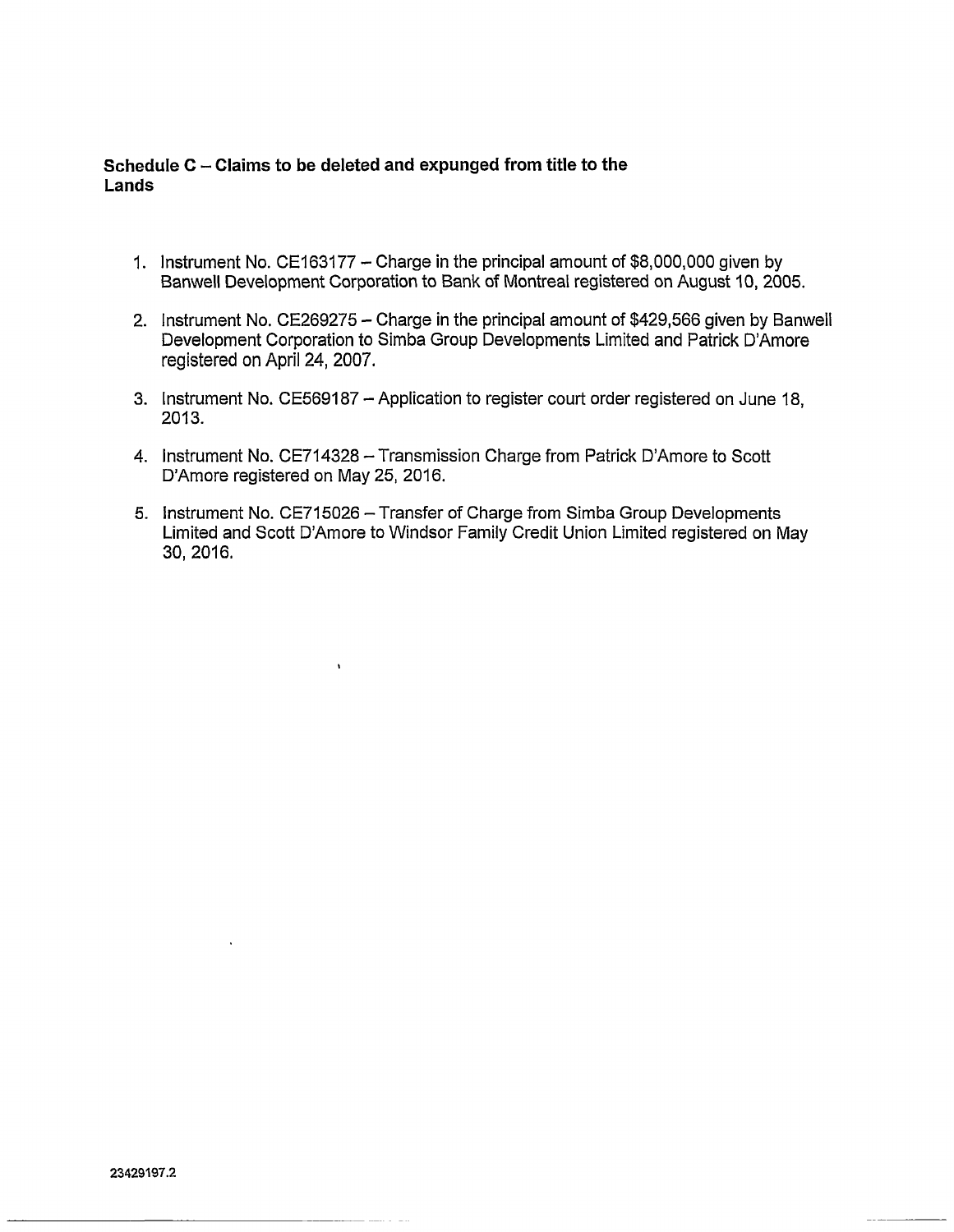## **Schedule <sup>D</sup> - Permitted Encumbrances, Easements and Restrictive Covenants related to the Lands**

## **(unaffected by the Vesting Order)**

- a) The reservations, limitations, provisions and conditions expressed in the original Agreement from the Crown and all statutory exceptions to title;
- b) Any registered restrictions or covenants that run with the Lands provided the same have been complied with in all material respects;
- c) Any easements, rights of way, or right of re-entry in favour of a developer, not materially or adversely impairing the present use of the Lands;
- d) Any agreements with municipal, utilities or public authorities provided the same have been complied with in all material respects;
- e) Any minor encroachments which might be revealed by an up to date survey of the Lands;
- f) Instrument No. D37712178  $-$  APL (General);
- g) Instrument No. 12R11787 Plan Reference;
- h) Instrument No. R1201053 Agreement;
- i) Instrument No.  $12R13566 -$  Plan Reference;
- j) Instrument No.  $12R20732 Plan$  Reference;
- k) Instrument No.  $12R21671 Plan$  Reference;
- $\vert$ ) Instrument No. 12R22356 Plan Reference;
- m) Instrument No. CE185377 APL Absolute Title;
- n) Instrument No. CE187023 APL Consolidate; and
- o) Instrument No. CE. 195978 No Sub Agreement.